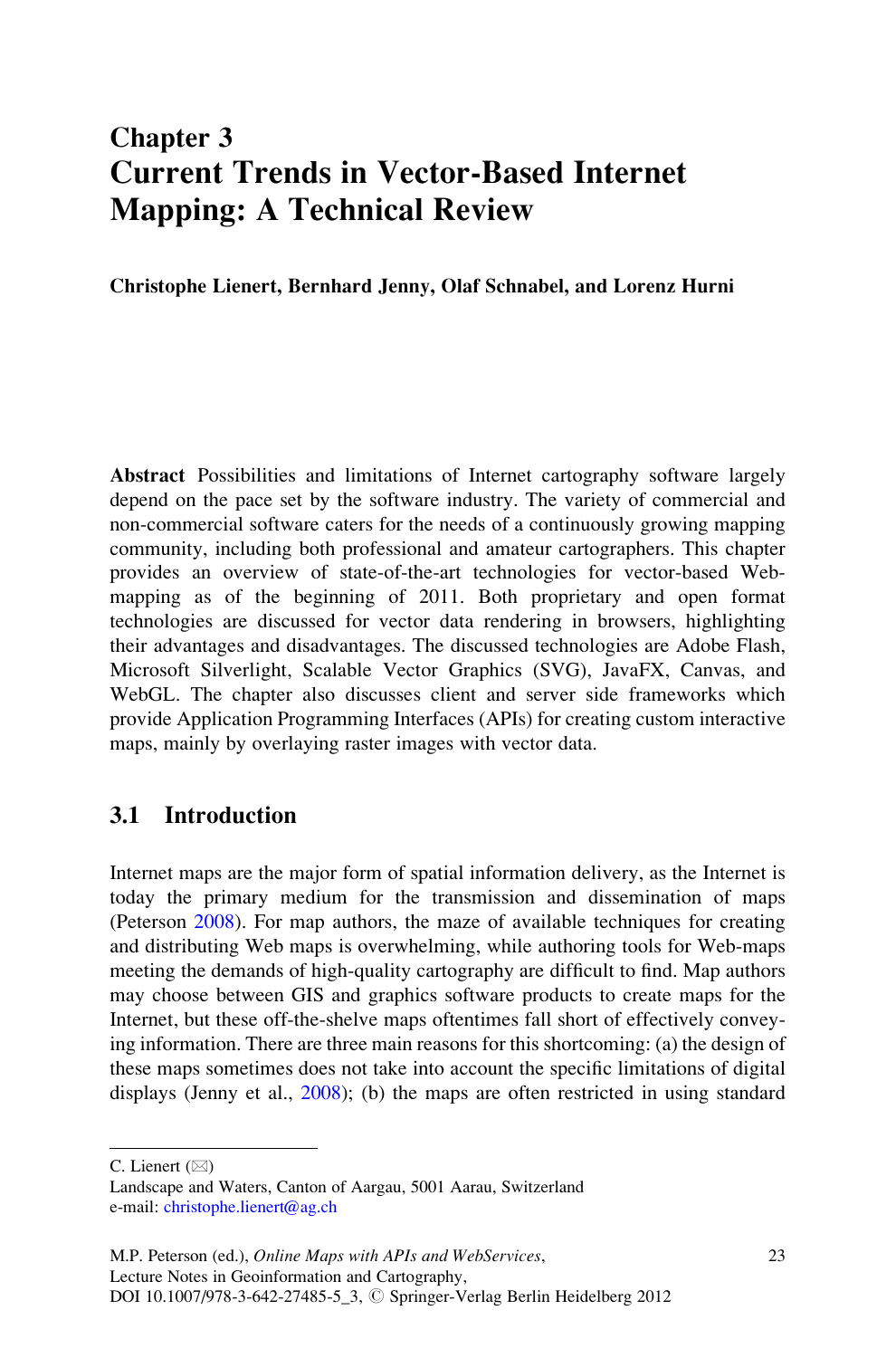functionality provided by the authoring software; and (c) they do not take full advantage of interactive features available in modern Web-browsers. Not only is the situation of available products confusing and overwhelming, there are also outof-date technologies, which are not developed further. Likewise, some of the new technologies are characterized by short life cycles: they have disappeared as fast as they have arrived on the scene.

In comparison to raster-based maps, vector graphics formats offer a series of advantages for interactive mapping: (a) They are scalable without loss of information or graphical artefacts; (b) the symbolization is adjustable on-the-fly (e.g., line width, transparency, fill color); (c) the geometry and symbolization can be animated; (d) map features can be shown and hidden without regenerating and reloading the entire map; (e) attributes can be attached to each individual map feature; (f) map features, such as diagrams, can be generated on-the-fly; and (g) the geometry can be changed, allowing for lossless projection to other coordinate systems (Schnabel and Hurni [2009](#page-13-0)).

In this chapter, we confine ourselves to the description and assessment of current technologies for vector-based mapping on the Internet. Raster-based Web-mapping is not part of this chapter, and only cross-platform and cross-browser technologies are treated. The chapter refers to the state-of-the-art as of the beginning of 2011 and the discussed technologies relate to the most current browser versions, i.e., Mozilla Firefox 4, Internet Explorer 9, Apple Safari 5, Opera 11, and Google Chrome 8.

## 3.2 Browser Technology for Vector Data Rendering

Vector mapping is based on vector graphics which use geometrical primitives such as points, lines, curves, or polygons. These primitives, in turn, are all based on mathematical equations. Base technologies for vector mapping may be defined as technology, or software, or even entire application programming interfaces (API), which are capable of creating, editing, and extending such vector-based graphics for the Web. The graphic objects may be changed by editing the geometry information and the graphical attributes. Affine transformation operators allow for stretching, twisting, and rotating the objects.

The most current and established vector technologies for the Web are presented in this section. Both the associated authoring tools and the way vector content is provided to the user are discussed. A distinction in proprietary and open-source software is made since considerable differences exist as to business and development models. An open-source approach allows for the extraction and further modification of vector graphics objects, or even for the technical advancement of authoring and rendering software. Proprietary source code, in contrast, is mostly delivered in a compiled binary form and is therefore non human-readable. Table [3.1](#page-2-0) shows an overview of base technologies for vector mapping.

Java Applets and Vector Markup Language (VML) technology are not discussed in this article. Due to their complex programming environment, Java Applets are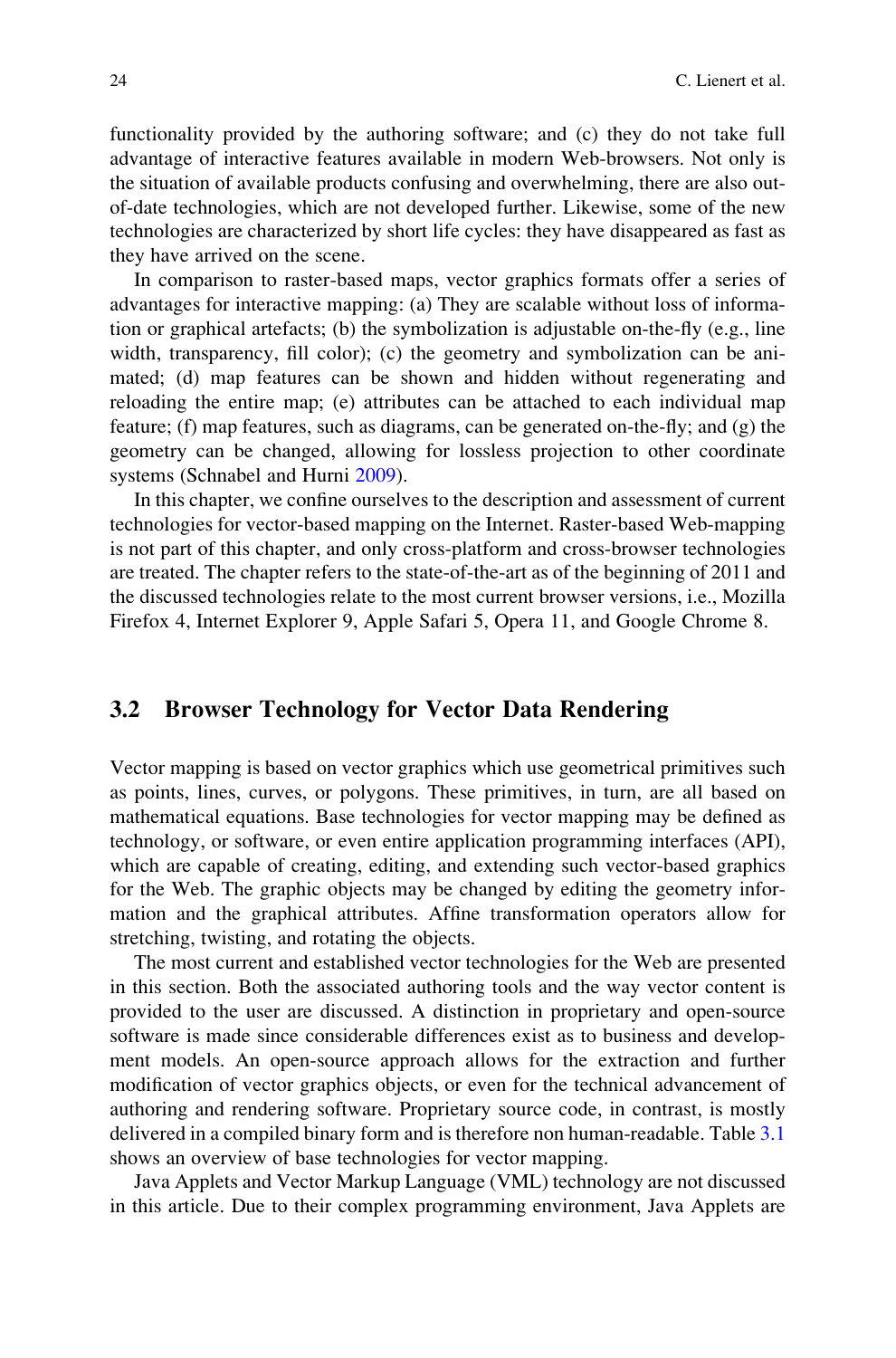| Technology/software | Company/consortium | Authoring tools                                          | Format      |
|---------------------|--------------------|----------------------------------------------------------|-------------|
| Flash/Flex          | Adobe              | Flash Builder, Flash Professional                        | Proprietary |
| XAML/Silverlight    | Microsoft          | Expression Blend, Visual Studio                          | Proprietary |
| <b>SVG</b>          | W3C                | Illustrator, Corel Draw, Inkscape,<br><b>XML</b> Editors | Open        |
| JavaFX              | Oracle/Sun         | NetBeans, Eclipse                                        | Open        |
| Canvas              | WHATWG/W3C         |                                                          | Open        |
| WebGL               | Khronos Group      | -                                                        | Open        |

<span id="page-2-0"></span>Table 3.1 Base technologies for Web-based vector mapping

comparatively little used to produce vector-based maps (Byrne et al., [2010\)](#page-12-0). JavaFX is a modern alternative for the Java environment providing similar graphical capabilities, and discussed in this chapter. VML is deemed out-dated since it is a rejected World Wide Web Consortium (W3C) standard and is only supported by Internet Explorer (Zaslavsky [2003](#page-13-0)).

# 3.2.1 Proprietary Technology

The business models of software companies producing proprietary technologies and software are, by and large, based on licensing. Customers purchase a number of licenses which have to be renewed annually, or for each update. Usually, not the vector rendering technology itself is licensed, but auxiliary tools for creating the content.

Proprietary technologies and associated authoring tools are geared towards the designer community creating Web-based content, as well as programmers using various frameworks and code libraries for the development of Web applications. The two most widely used proprietary products are Adobe Flash and Microsoft Silverlight. They both provide high-performance authoring tools for graphic designers and programmers.

#### 3.2.1.1 Adobe Flash

Originally developed by Macromedia, Adobe Flash was designed for animated Web-based vector graphics. Adobe's marketing targets graphic designers and authors of Rich Internet Applications (RIA). This orientation is reflected in the development of new tools, with Flash/Flex being the most well-known for application development (Noble and Anderson [2008\)](#page-13-0). Currently, the cross-platform and cross-browser framework Flex comprises MXML (an XML-based vector graphics description language), ActionScript (a JavaScript-related language) and, for rendering, either the Flash browser plug-in, or the Adobe Integrated Runtime (AIR) for desktop applications. MXML is capable of describing various graphical user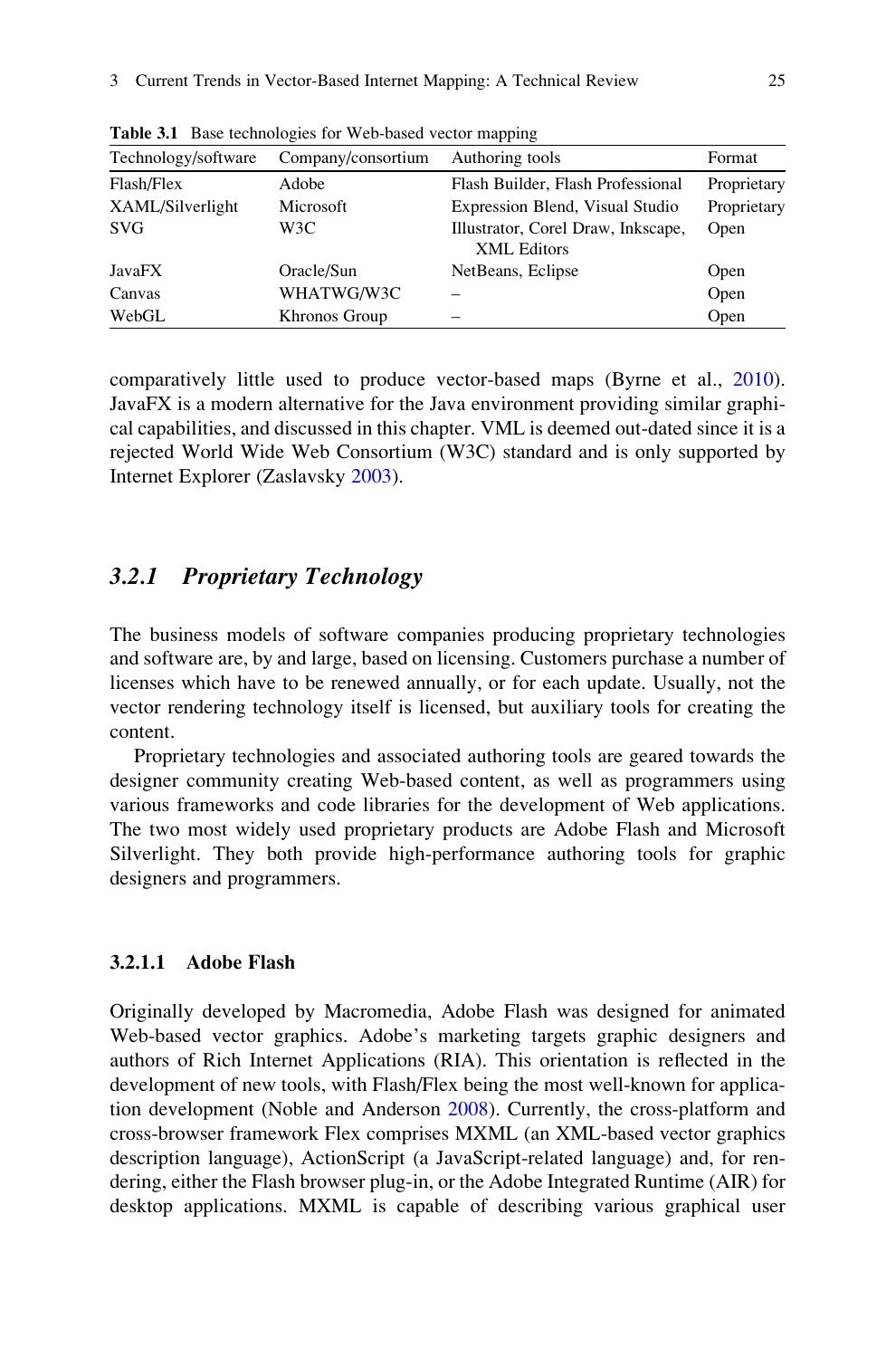interface (GUI) components and vector objects. In addition, raster graphics, filter effects, videos, sound, animations etc. can be defined with MXML. User interaction can be realized with custom MXML ActionScript code.

Various authoring programs allow for the generation of Adobe Flash content. For designers, Adobe provides the visual design environment Flash Professional, while programmers draw on the tools from Adobe Flash Builder. In a typical workflow, either an MXML file is created using Adobe Flash Builder, or FLA files and/or ActionScript classes are created using Adobe Flash Professional. The resulting files are then compiled to a binary SWF file and presented with the Flash plug-in or the Adobe Integrated Runtime (AIR).

Advantages of the Flash framework include the performant rendering engine, the integration of multimedia content (e.g., video, sound and animation), a wide range of auxiliary tools for designers, and the wide-spread dissemination of the Flash Player for rendering Flash content. Adobe claims Flash Player is installed on more than 98% of Internet-enabled desktops worldwide (source: adobe.com/products/ flashplayer/faq). Among the disadvantages of Adobe Flash, there are the dependency on one software vendor who may arbitrarily change the code base or the functionality of tools and plug-ins. Also, security concerns are raised when using a plug-in, particularly in regard to arbitrary, remote code execution and passing on of cached user information (Bradbury [2010\)](#page-12-0).

Yet, Flash remains popular in the graphics industry. Typical use cases include games and multimedia graphics with animation or video, advertisement banners, and RIAs of varying complexity. Due to its wide dissemination, GIS and Webmapping applications feature built-in map export functionalities compatible with Adobe Flash Player. An example is ESRI's ArcGIS API for Flex on top of the ArcGIS Server, which allows map authors to design customized interactive Webmaps, with options to edit or query data, and integrate temporal data.

#### 3.2.1.2 Microsoft Silverlight

Microsoft's counterpart of Adobe Flash, the cross-platform and cross-browser Silverlight framework, consists of an XML-based vector graphics description language, known as XAML, which may be manipulated by various programming languages, such as C#, VB.NET, or JavaScript. Silverlight uses a subset of the Microsoft .NET framework, particularly the Windows Presentation Foundation (WPF). The necessary browser plug-in is available for Windows and Mac OS X and is installed on 50% of desktop computers worldwide (source: riastats.com).

Two authoring tools are available from Microsoft for generating Silverlight content: The visual authoring environment Microsoft Expression Blend for designers and the code-based Microsoft Visual Studio for programmers. In a typical workflow, a XAML file is created with Expression Blend or Visual Studio, compiled to a binary XAP file, and then presented in the browser by means of the Silverlight plug-in.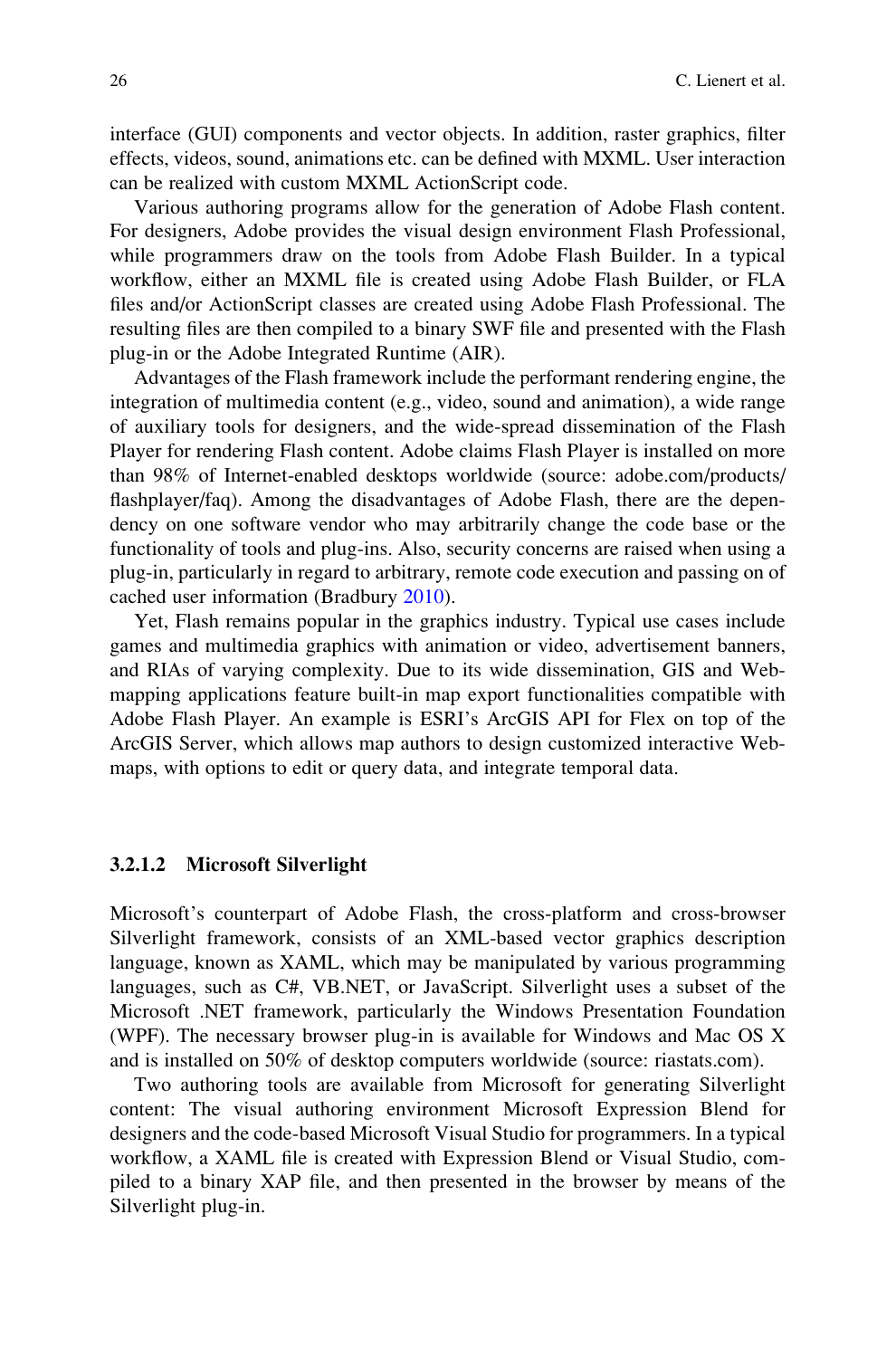The performant rendering engine, the integration of multimedia content, and the availability of auxiliary tools for programmers are the main advantages of the Silverlight framework. The disadvantage in terms of the dependency on one single software vendor is similar to Adobe Flash.

Silverlight is suitable for programmers experienced with the Microsoft Windows .NET framework. It is supported by various development tools and Microsoft's dominant market position adds to its successful diffusion. Typical use cases include business applications. ESRI, traditionally closely connected to Microsoft, supports Silverlight with a separate API for creating interactive maps.

# 3.2.2 Open Standards

Open-source software is freely available and users may directly contribute to its enhancement by extending specific functionalities and publishing new code. In this section, four open-source technologies are discussed: Scalable Vector Graphic (SVG), Oracle/Sun JavaFX, WHATWG/W3C Canvas, and WebGL.

#### 3.2.2.1 Scalable Vector Graphics (SVG)

SVG is a XML format for vector graphics. SVG is a recommended standard of the W3C consortium that all modern Web-browsers draw without the use of a plug-in, including Chrome, Firefox, Internet Explorer (as from version 9), Opera and Safari. However, the level of SVG support considerably varies between the different browsers. The SVG specification includes vector and raster graphics, filter effects, point symbols, masking, animation, and many other features (Neumann and Winter [2003\)](#page-13-0). SVG is extendable with JavaScript, allowing for the creation of interactive graphics and graphical user interfaces.

Among the applications capable of creating SVG content are Adobe Illustrator, Inkscape, Xara Extreme, and Open Office Draw for designers, or different XML editors for programmers. In a typical workflow, an SVG file is created containing geometry data, and a separate JavaScript file with the application logic (e.g., the interactive functions).

The main advantages of SVG are the direct support in browsers, and the large variety of vector elements and visual effects. Another major advantage is the possibility to use multiple coordinate systems in a single drawing, which makes the SVG standard attractive for mapping applications: map features are based on native geographic coordinates, while user interface elements use screen coordinates.

The disadvantages of SVG are the sub-optimal support for multimedia, and the slow rendering. This issue is currently addressed by browser authors. Internet Explorer 9, for example, will introduce hardware accelerated SVG rendering.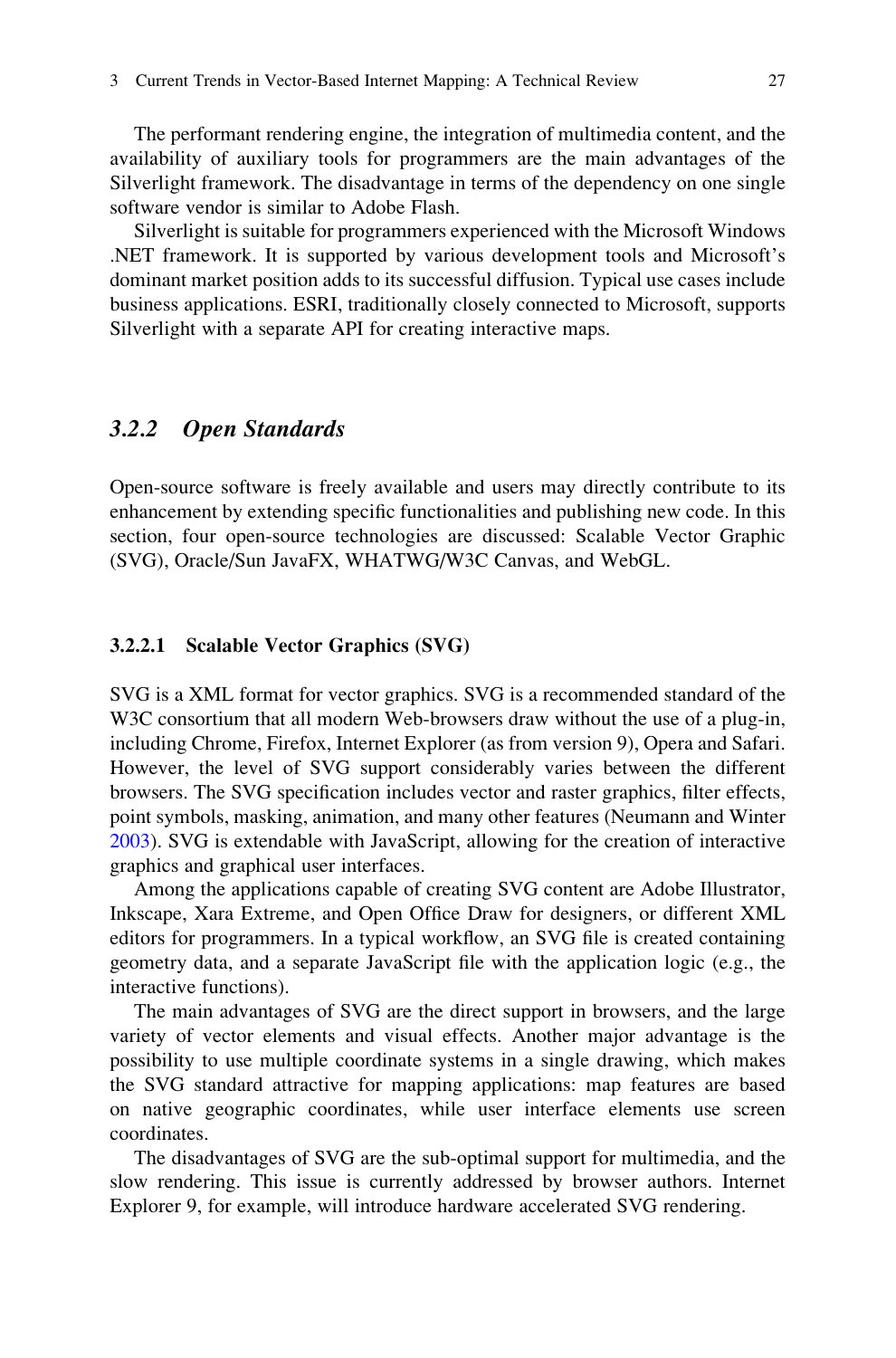### 3.2.2.2 JavaFX

JavaFX, now developed by Oracle, is a cross-platform and cross-browser framework for the development of Rich Internet Applications (RIA). It is based on the Java Runtime Environment, which is installed on about 75% of desktop computers worldwide (source: [http://riastats.com\)](http://riastats.com). The tools needed for generating JavaFX content are NetBeans or Eclipse, both Integrated Development Environments (IDE) for experienced programmers. In a typical workflow, JavaFX code is compiled to Java bytecode and saved to a JNLP or JAR file. These files are then passed to the browser and executed using the Java Runtime Environment or Java Micro Edition on mobile phones.

Among the advantages of the JavaFX framework are the integration of Java drawing classes, and the thorough security concept. However, starting up the JavaFX plug-in is slower than starting up Silverlight or Flash. Another major disadvantages are missing tools for designers. Integrating multimedia elements, such as video and sound, is possible; but owing to the lack of authoring tools, JavaFX is mainly used by experienced programmers. Being an open-source framework with a thorough security concept, JavaFX comes into play for developing large business applications in which maps may be an integral part. However, for Web applications, it is currently not as widely used as is Flash or Silverlight. It should also be noted that with the release of JavaFX 2, the hitherto recommended JavaFX scripting language will not be developed any further.

#### 3.2.2.3 Canvas

Canvas is a HTML element, which uses JavaScript commands for drawing graphic primitives (e.g., rectangles, paths, text). The Canvas version for drawing 2D graphics is standardized by the Web Hypertext Application Technology Working Group (WHATWG) and will be part of the upcoming HTLM5 specification. HTML5 is the next major revision of the HTML standard, which is currently under development by the W3C (Mansfield-Devine [2010\)](#page-13-0). No browser plug-in is required to render Canvas elements, as it is already implemented in Chrome, Firefox, Opera, Safari, and Internet Explorer. Canvas is combinable with other Web standards, but it represents a lower conceptual protocol level than, for example, SVG, as it is not based on a built-in scene graph or a Document Object Model (DOM). Drawing commands are not converted to graphical features for later access or manipulation. Instead, each JavaScript drawing command immediately changes the pixels of the generated image. After rendering vector data, only the individual image pixels may be manipulated using JavaScript.

Currently, no mature graphic authoring tools exist for Web designers to create Canvas drawings. Content is therefore mainly created by programmers using text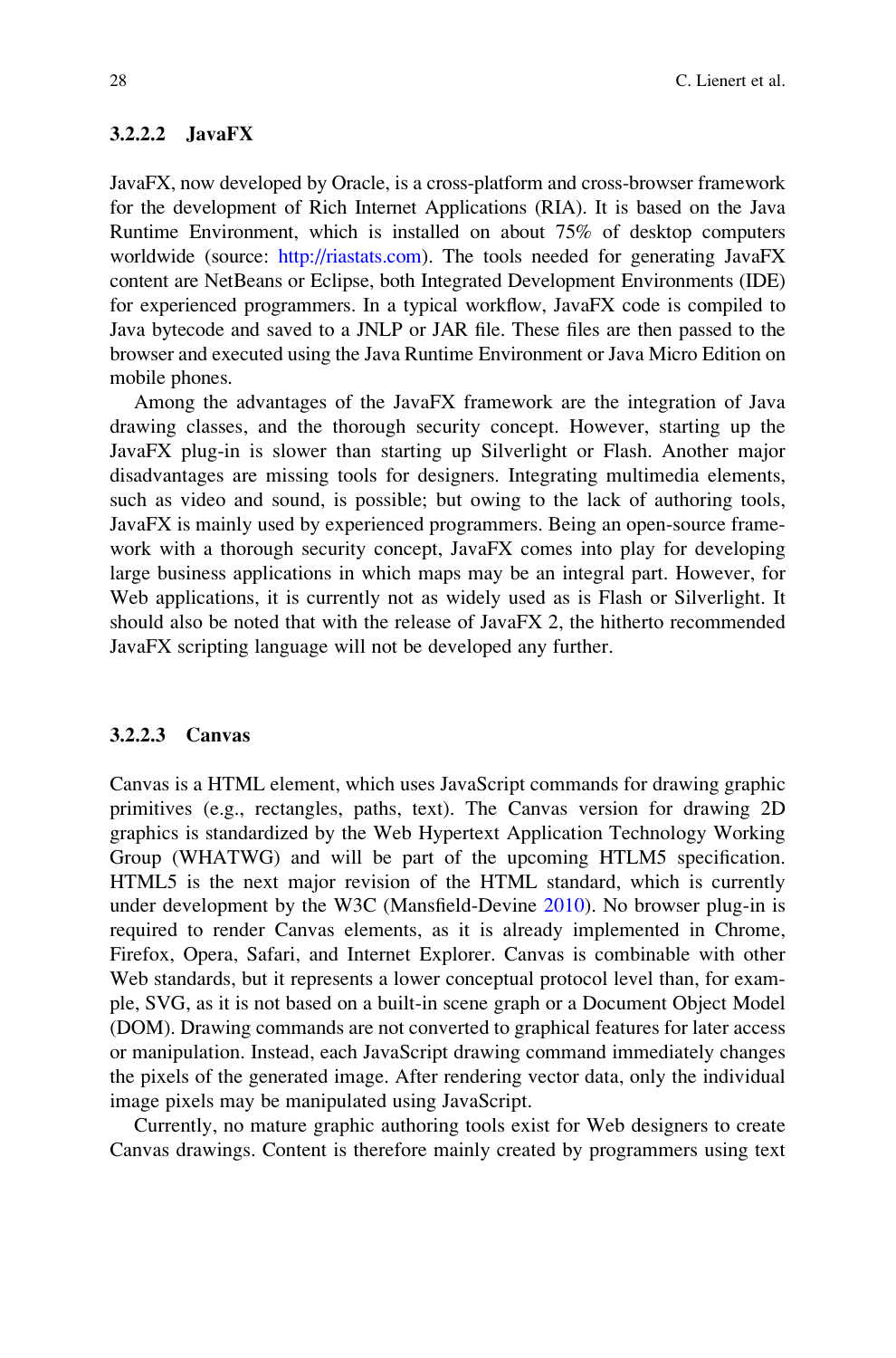editors and custom-made code. In a typical workflow, a HTML file is extended with JavaScript code drawing the Canvas graphics. The JavaScript code might be embedded into the HTML file or stored in separate files. The browser automatically loads the JavaScript when rendering the Canvas element.

In the future, Canvas has a considerable potential to compete established vector data rendering technologies, such as Adobe Flash. The main advantages of the Canvas element are the support by all browsers, the fast rendering, and its options for raster data manipulation. The major disadvantage is the missing scene graph, which complicates linking with event handlers for interactive graphics, and which may considerably increase complexity when dealing with a large number of complex graphical primitives.

#### 3.2.2.4 WebGL

WebGL is a 3D graphics API for Web applications that extends the HTML Canvas element. The specification is currently a work in progress, and implementations are not yet finalized. WebGL is specified by the non-profit technology consortium Khronos Group, which controls various open standards, for example, the OpenGL standard for rendering 3D graphics.

Similar to the 2D variant of Canvas, three-dimensional drawing with WebGL is controlled by JavaScript code without using a built-in scene graph. It accesses the computer's graphics card via the platform-independent OpenGL API which entails a very high rendering performance. WebGL uses the OpenGL ES 2.0 standard, a subset of OpenGL, which is also supported by devices with limited computing power, such as smartphones, tablet computers and other mobile devices. WebGL rendering is based on shader programs that calculate rendering effects on graphics hardware with a high degree of flexibility.

WebGL is not yet part of Web-browsers for end users. However, developer versions of Chrome, Firefox, and Safari contain experimental implementations. As a consequence, WebGL is currently mainly applied by programmers and early adopters for experimental applications.

Various scripting libraries are available to create WebGL content or for loading 3D objects that are designed with 3D modeling software (e.g., Autodesk 3ds Max). JSON (JavaScript Object Notation) is often used to describe and load 3D objects.

The advantages of WebGL include very fast rendering, and the versatility offered by shader programs for graphical special effects. Due to its early development status and owing to the lack of authoring tools, expert programmers are the exclusive user group of WebGL. Another disadvantage is the lack of support by Internet Explorer. However, WebGL has a considerable potential for both 2D and 3D map visualization.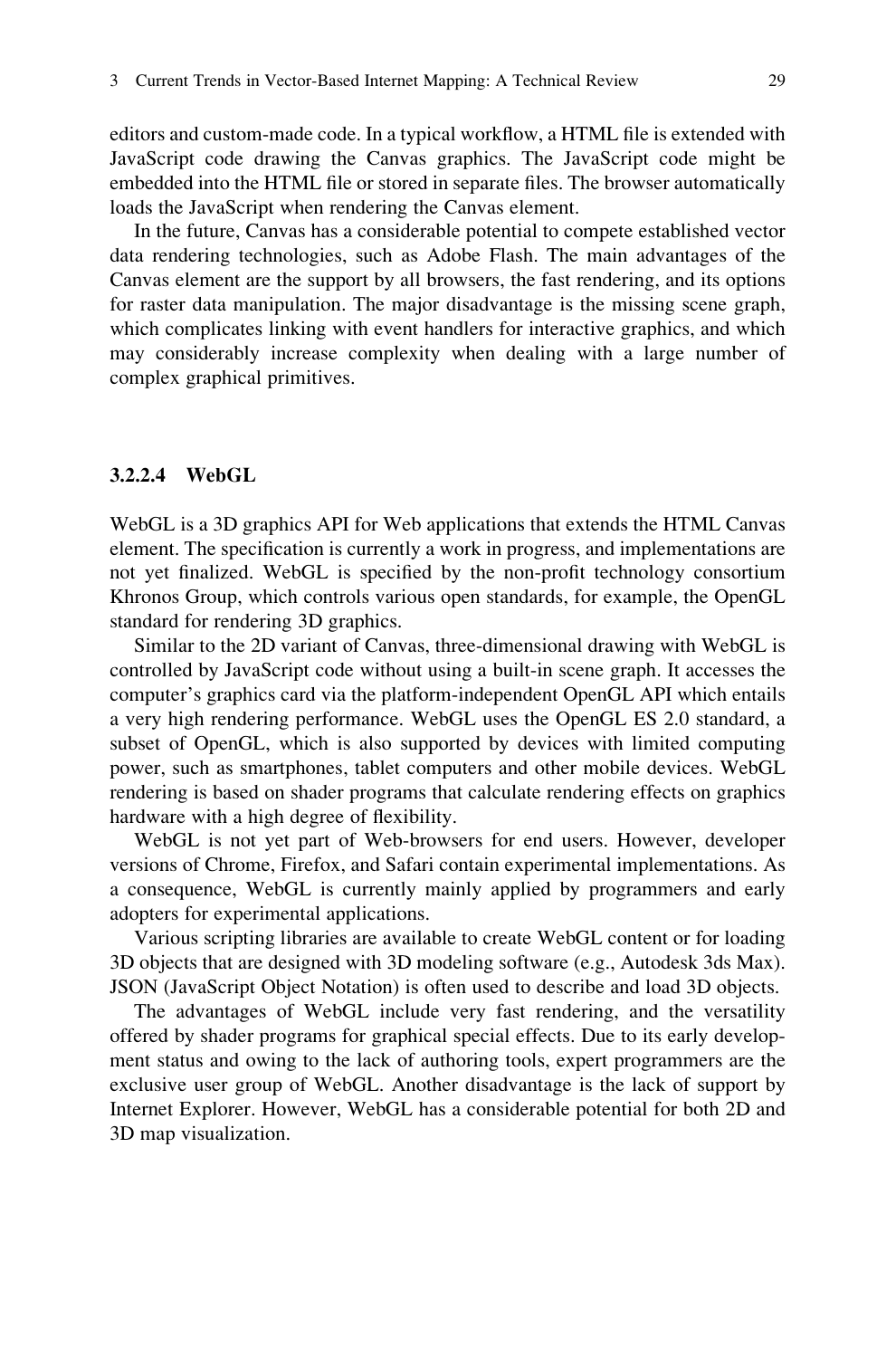# 3.3 Vector Overlay for Client-Side Mapping

In the previous section, independent general-purpose vector-based Internet standards are discussed. The standards are implemented in Web-browsers, or require additional plug-ins. The discussion is now moving towards a higher abstraction level, i.e., frameworks and APIs for mapping which build on these standards. Such client-side frameworks and interfaces offer additional functionality for cartographic applications, and encapsulate and further abstract the underlying visualization standards.

Client-side frameworks are widely used, since they greatly facilitate the creation of vector-based Web maps allowing cartographers to focus on their core competency in design and data visualization. The concept of such toolkits is to provide an API that allows map authors to create so-called mash-ups. Such maps usually combine a raster map in the background with custom, overlaid vector data. Often, the default graphical user interface provided by the API for manipulating the map is also customized, either by using functionality of the mapping framework, or by integrating specialized external libraries. The list below shows the most popular toolkits for generating map mash-ups.

The Google Maps API, the Microsoft Virtual Earth/Bing Maps API, and the Yahoo! Maps API offer similar functionality. They provide access to a multi-scale worldwide raster map, and a specialized graphical user interface for navigating the map. Authors work with a JavaScript based or a Flash-based API to embed their map contents. A wide range of functionalities and services are available for data integration and map drawing.

OpenLayers is a GUI and a customization tool for combining raster and vector data sources. It consists of a JavaScript library for displaying map data in Webbrowsers, without any server-side dependencies. Unlike Google's, Microsoft's or Yahoo!'s APIs, the OpenLayers API is entirely free and open-source. It is often used in combination with OpenStreetMap, a freely editable map of the world.

The *carto.net* framework is for SVG based maps. By means of a programming language and the DOM (Document Object Model), SVG documents are manipulated. The DOM allows any Web-enabled programming language to create, manipulate, and delete map elements. In most cases, JavaScript is used for these manipulations.

CartoWeb [\(www.cartoweb.org\)](http://www.cartoweb.org) and p.Mapper are two frameworks running on MapServer, which is discussed in the next section. A graphical user interface and customization tools for web maps are provided, using JavaScript on the client-side and PHP MapScript on the server-side.

### 3.4 Vector Overlay for Server-Side Mapping

Web-map servers used to be restricted to raster-based output. Raster functionality includes the tiling of data, the conversion of data to various formats, or the resampling of raster images using different down- or up-scaling operators.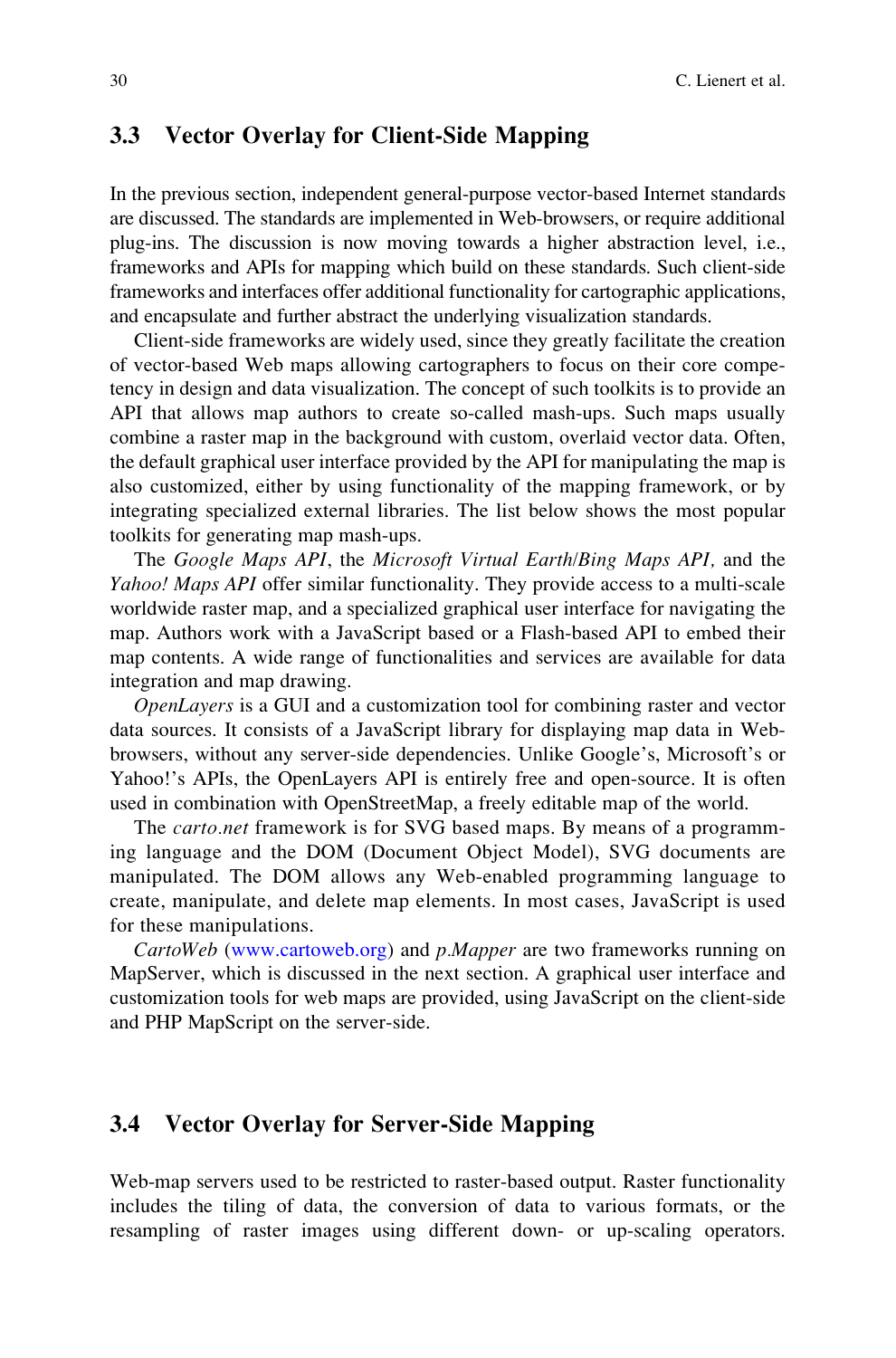Nowadays, Web-map servers are increasingly able to produce vector graphics formats. The concept is much the same as for client-side mapping: vector data are handled as individual, addressable objects and often overlay background raster data. Different Web-map servers share common characteristics, such as their cross-platform and cross-browser capabilities, and their more or less strict support of Open Geospatial Consortium (OGC) standards. In this section, a selection of Web map servers are discussed in more details, with emphasis laid on vector formats.

# 3.4.1 MapServer

Formerly known as UMN MapServer, MapServer is the most widely used opensource map server worldwide. It is very popular with a large user community and with numerous programmers who further develop functionalities and features. MapServer is able to read data from a variety of enterprise geodatabases, such as Oracle, IBM DB2, or PostgreSQL via ESRI ArcSDE. It can also read data from spatial databases, such as Oracle Spatial, PostgreSQL/PostGIS, and from several GIS file formats, such as ESRI shapefiles. The main cartographic features include data filtering operations, anti-aliasing, on-the-fly projection, and visualization of data in form of pie and bar charts. Beside its capability to output raster data according to Web Map Service (WMS) versions 1.0, 1.1.1, 1.3.0, and Web Coverage Service (WCS) versions 1.0, 1.1.x, it also supports vector-based output standards, such as Geography Markup Language (GML), SVG, PDF, and Web Feature Service (WFS) version 1.0.0. In order to visualize vector output, the W3C standard Styled Layer Descriptor (SLD) 1.0.0 may be applied, but usually, users define the cartographic symbolization in a so-called mapfile. The advantages of MapServer are its active user community, on-the-fly map projection, and its easy integration in different Web servers, such as Apache and IIS. The fact that MapServer does currently not fully support SLD may be viewed as a disadvantage.

# 3.4.2 QGIS Mapserver

This open-source map server is based on Quantum GIS (QGIS), which is a free and open-source desktop GIS. It has a rather small, but very active user and developer community, mainly based in Europe. QGIS mapserver is able to read various data sources, ranging from ESRI Shapefiles to GML, or spatial databases like PostgreSQL/PostGIS. It features anti-aliasing and visualizes geodata by means of patterns, point symbols, or pie and bar charts. Beside the raster-based WMS 1.1.1 and 1.3.1 output, QGIS mapserver supports the vector-based output standards GML (Geography Markup Language), and WFS (Web Feature Service) in combination with SLD (Styled Layer Descriptor) 1.0.0. The SLD symbolization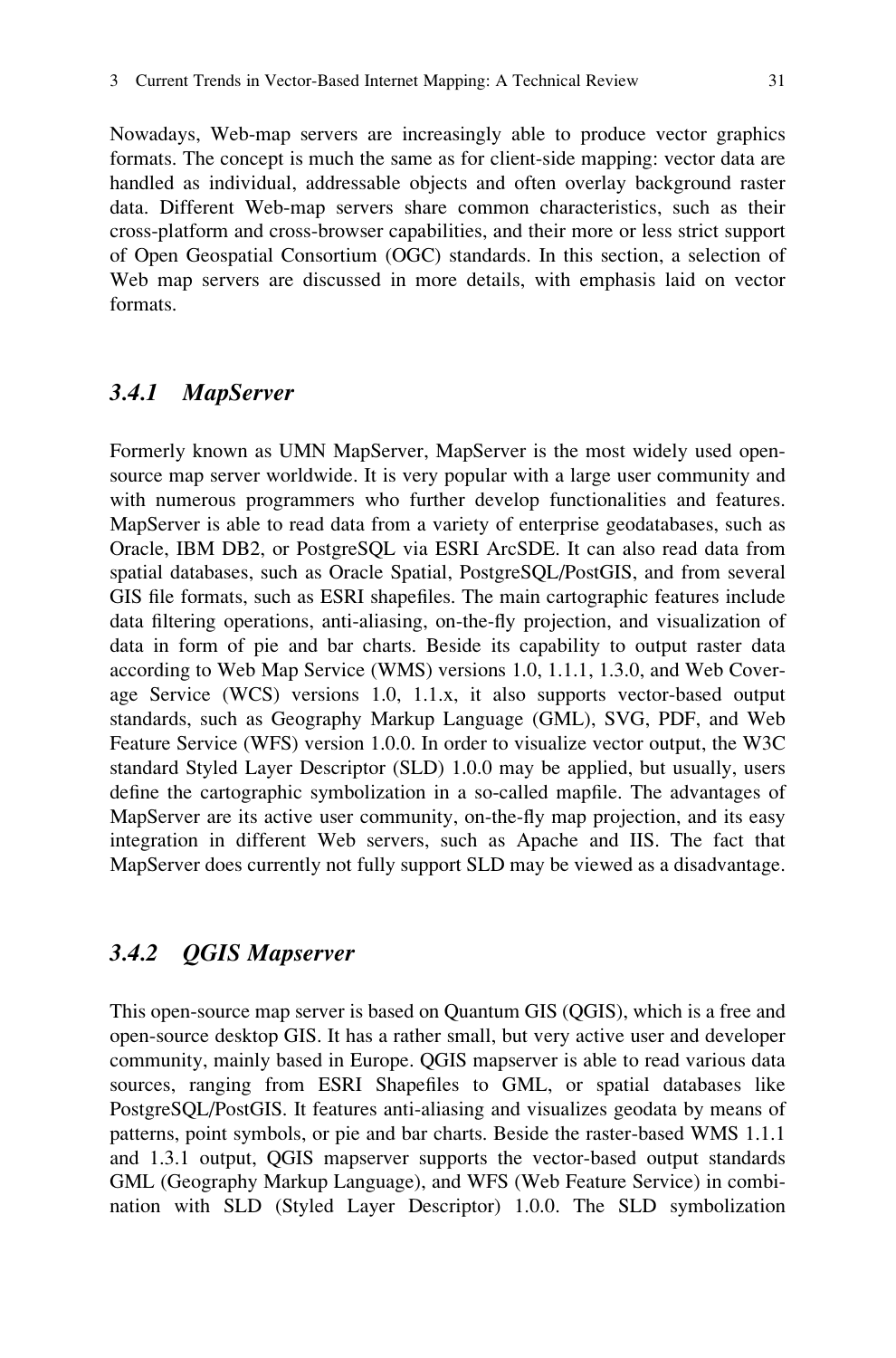description file is typically generated using the Quantum GIS desktop application, or the associated PublishToWeb plug-in.

Among the advantages of QGIS mapserver are the fast rendering, and the possibility to visualize geodata as diagrams, patterns and point symbols, together with the full support for SLD. Another advantage is the integration in the Quantum GIS desktop application, making the functionalities of QGIS mapserver accessible to a wide user group. A disadvantage remains the small number of active developers.

# 3.4.3 GeoServer

GeoSever is an entirely Java-based open-source map server. Its worldwide community is large and active. GeoServer can handle data directly from most common spatial databases. PostgreSQL/PostGIS, IBM DB2 with Spatial Extender, Oracle Spatial, and ArcSDE, as well as standard GIS file formats such as ESRI Shapefiles are manipulable through GeoServer. Some of the advantageous features are the ability for anti-aliasing, versioning, and its security concept. Beside the most current raster-based standard outputs (see above for QGIS mapserver), GeoServer also exports to the vector formats WFS 1.0 and 1.1, PDF, SVG, KML, GeoRSS (geocoded Web feeds), as well as GML 2.1.2 and 3.1.1. It also fully supports SLD to create cartographic symbolization. GeoServer runs predominantly on the Apache Web server. The support by its active community and by major software companies is an additional advantage.

# 3.4.4 ESRI ArcGIS Server

This proprietary and popular map server allows users to link to the ESRI GIS software portfolio. Using ArcSDE, it handles spatial databases, such as Oracle Spatial, IBM DB2, and PostgreSQL/PostGIS, as well as a range of GIS file formats. Beside anti-aliasing, filtering, and 3D output, it also offers a variety of geoprocessing functionality. ArcGIS Server is able to export raster-based data according to the most current standards, and also provides vector-based output, such as WFS 1.0 and 1.1, GML 2.0 and 3.1, KML 2.1 and 2.2. For cartographic symbolization, SLD 1.0 is supported. ESRI ArcGIS Server offers different Web-services, which are, however, typically conceptualized using the Desktop ArcGIS. The same applies to the definition of the cartographic symbolization. Among the major advantages are the geo-processing functionalities and 3D output.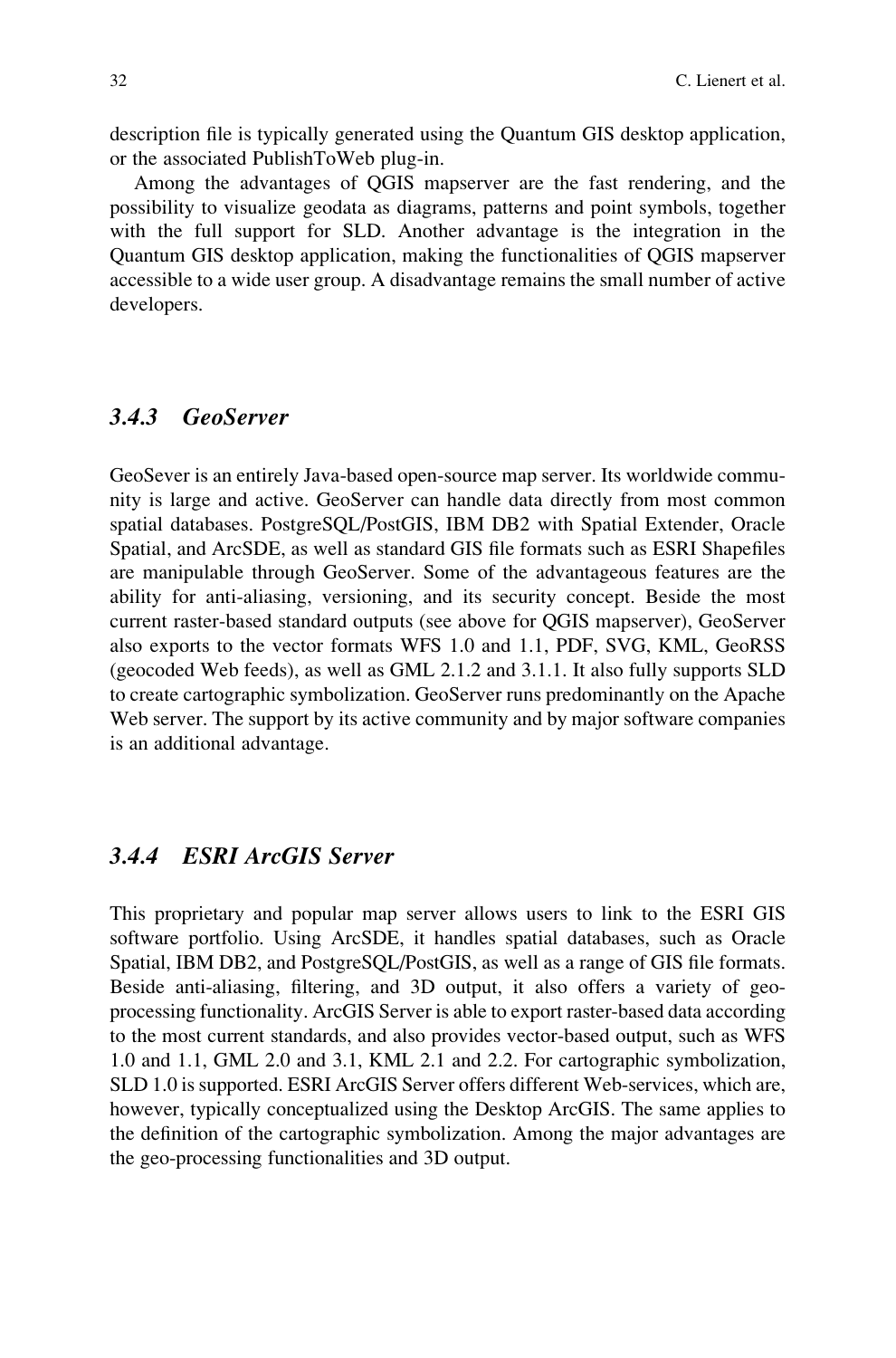# 3.4.5 Intergraph Geomedia WebMap

This software is another proprietary map server which handles spatial databases such as Oracle Spatial and Microsoft SQL Server. Geomedia WebMap is able to export WMS and different raster formats, as well as vector-based standards, such as WFS, GML, or SVG. Geomedia WebMap is mainly used in the business sector.

# 3.5 Web-Based Vector Map Examples

The following two map examples illustrate how geographic data may be visualized by vector-based Internet maps. The example in Fig. 3.1 contains hydrological real-time data which are automatically edited, processed, and visualized in an interactive vector map, along with interactive time series graphs. The map is based on data stored in a real-time PostgreSQL/PostGIS database which are automatically converted to SVG. The real-time visualizations have been created on the basis of the carto.net SVG framework and have been extended with specific interactive GUI components.

The example in Fig. [3.2](#page-11-0) shows a city plan accessible to administrative officials as well as to the general public. The map is based on Microsoft Silverlight technology. Most of its content is delivered as WMS raster data using the ArcGIS Server via a



Fig. 3.1 SVG real-time map and time series graphs (Lienert et al., [2010](#page-13-0))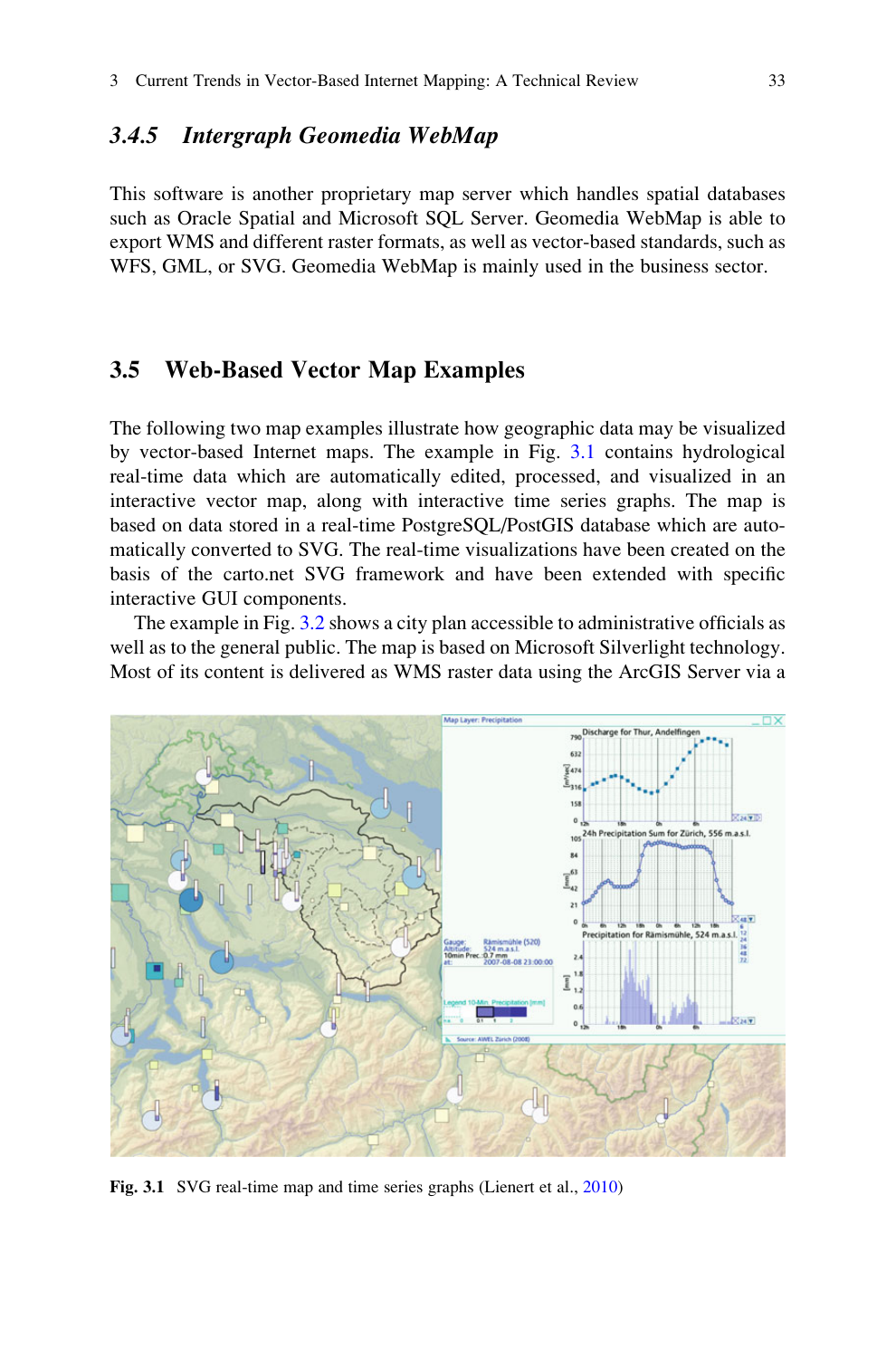<span id="page-11-0"></span>

Fig. 3.2 Silverlight city map [\(www.stadtplan.stadt-zuerich.ch\)](http://www.stadtplan.stadt-zuerich.ch))

REST API and integrated in a Silverlight GUI. Vector-based interactive objects, such as points of interest and borders, are placed over the raster background. The vector data in this example are stored in an Oracle Spatial database.

# 3.6 Conclusions

Vector-based Internet technologies are continuously developing and changing, with new standards and formats appearing, and old ones disappearing. The number of technologies may seem confusing, but at a technical level, similarities between the different technologies prevail: the use of equal graphical primitives (e.g., SVG and Silverlight), the integration of multimedia (e.g., Flash and Silverlight), and the use of JavaScript, or derivates thereof, outweigh the differences between the technologies, which are mainly rendering speed and the underlying authoring and programming environments.

The anticipated move from desktop applications to purely Web-based applications and services may drive browser vendors to further adopt Web-mapping standards and workflows (Jolma et al., [2008](#page-12-0)). Currently with self-contained mobile applications (so-called Apps) on the rise, however, the Web-browsers are not the ubiquitous user interface for which many were hoping (Kennard and Leaney [2010\)](#page-13-0). Thus, a standardization of formats for vector-based Internet graphics is not to be expected soon.

Table [3.2](#page-12-0) shows application domains and the disseminations of vector-based Internet mapping technologies by beginning of 2011, for different user groups and for different use cases. This table is surely subject to rapid change. A wide range of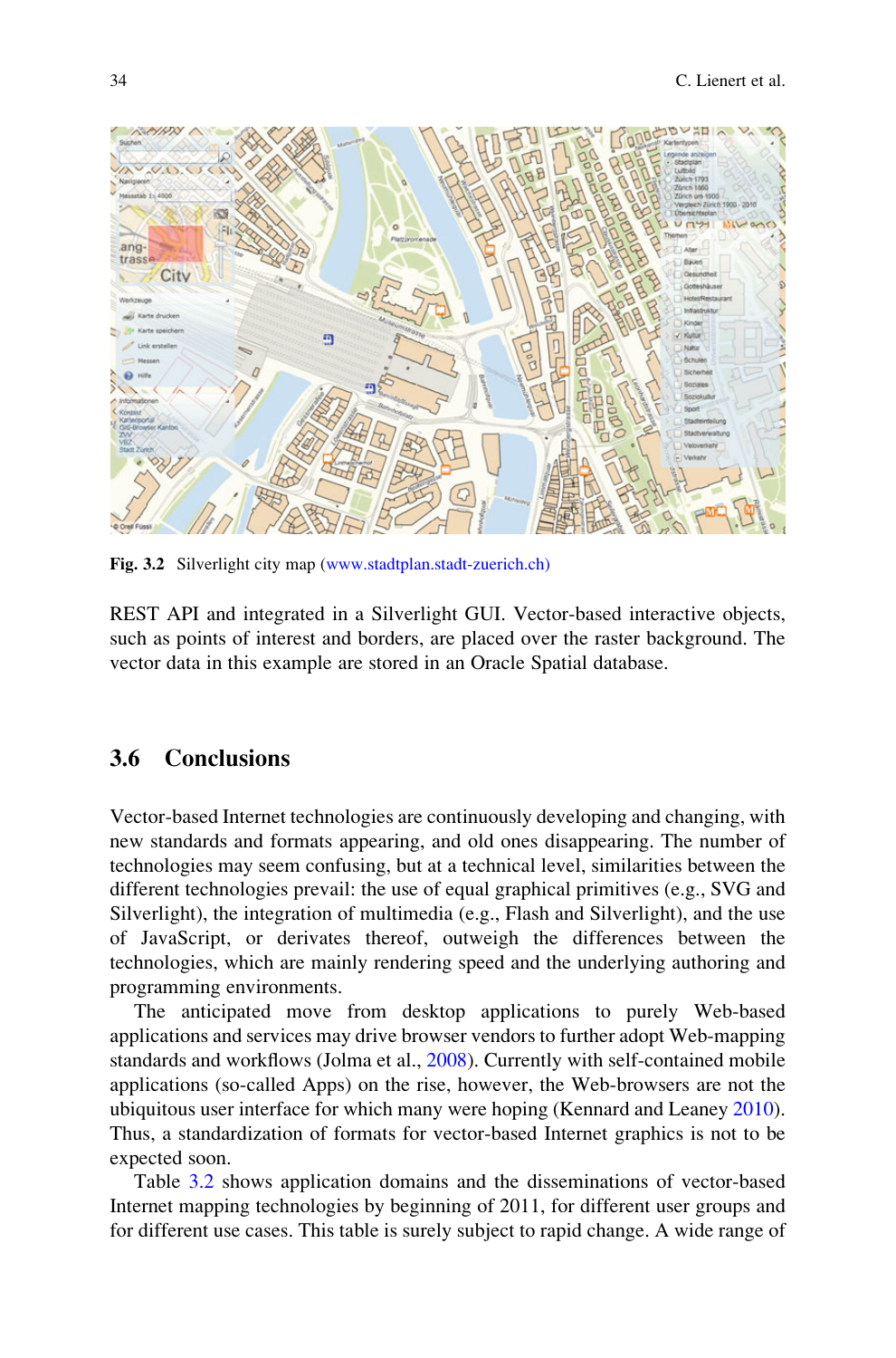| Technology/<br>software | Targeted authors             | Typical use cases                      | Authoring<br>tools       | Dissemination |
|-------------------------|------------------------------|----------------------------------------|--------------------------|---------------|
| Flash/Flex              | Designers and<br>programmers | Multimedia, advertisement, ++<br>games |                          | Very high     |
| XAML/<br>Silverlight    | Designers and<br>programmers | Business applications                  | $^{++}$                  | Medium        |
| <b>SVG</b>              | Designers and<br>programmers | Infographics (diagrams,<br>maps)       | $\ddot{}$                | High          |
| JavaFX                  | Programmers                  | Business applications                  | $\ddot{}$                | High          |
| Canvas                  | <b>Programmers</b>           | RIAs, infographics, games              |                          | High          |
| WebGL                   | Programmers                  | 3D graphics (experimental)             | $\overline{\phantom{0}}$ | Low           |

<span id="page-12-0"></span>Table 3.2 Application and dissemination of vector-based Internet mapping technologies

mapping frameworks and authoring tools cover various skill levels, some straightforward, others guided, yet others still experimental. However, the cartographers' choice of vector mapping technology certainly also correlates to their technical and programming skills.

Since authoring tools facilitate the map making process, technologies such as Adobe Flash and Flex, or Microsoft Silverlight may better meet the needs of designoriented cartographers. Their popularity and diffusion is accordingly high. Due to their code-based environment and required programming skill, the features offered by software applications such as JavaFX, Canvas or WebGL reach a smaller number of cartographers. These technologies, however, enjoy growing popularity and may be complemented by some authoring tools in the future.

Client-side and server-side frameworks allowing for vector data overlay are becoming increasingly popular and are found on numerous commercial and noncommercial websites. There is also a trend for mapping software on mobile devices, such as cell phones, to adopt this overlay concept. For many map authors, clientside frameworks constitute a widely used basis for building customized maps. These frameworks provide free raster-based, multi-scale background world maps as well as functionality for custom vector data overlays. Technically more adept cartographers with more computer science expertise, in turn, may set up a Web map server for generating custom base maps combined with vector data overlays.

# References

Bradbury D (2010) The battle of the Internet browsers. J Infosecurity 7(2):34–37

- Byrne J, Heavey C, Byrne PJ (2010) A review of Web-based simulation and supporting tools. J Simul Model Pract Theory 18(3):253–276
- Jenny B, Jenny H, R€aber S (2008) Map design for the Internet. In: Peterson MP (ed) International perspectives on maps and the Internet. Springer, Berlin, pp 31–48
- Jolma A, Ames DP, Horning N, Mitasova H, Neteler M, Racicot A, Sutton T (2008) Free and open source geospatial tools for environmental modelling and management. In: Jakeman AJ, Voinov AA, Rizzoli AE, Chen SH (eds) Developments in integrated environmental assessment. Elsevier, Amsterdam, pp 163–180